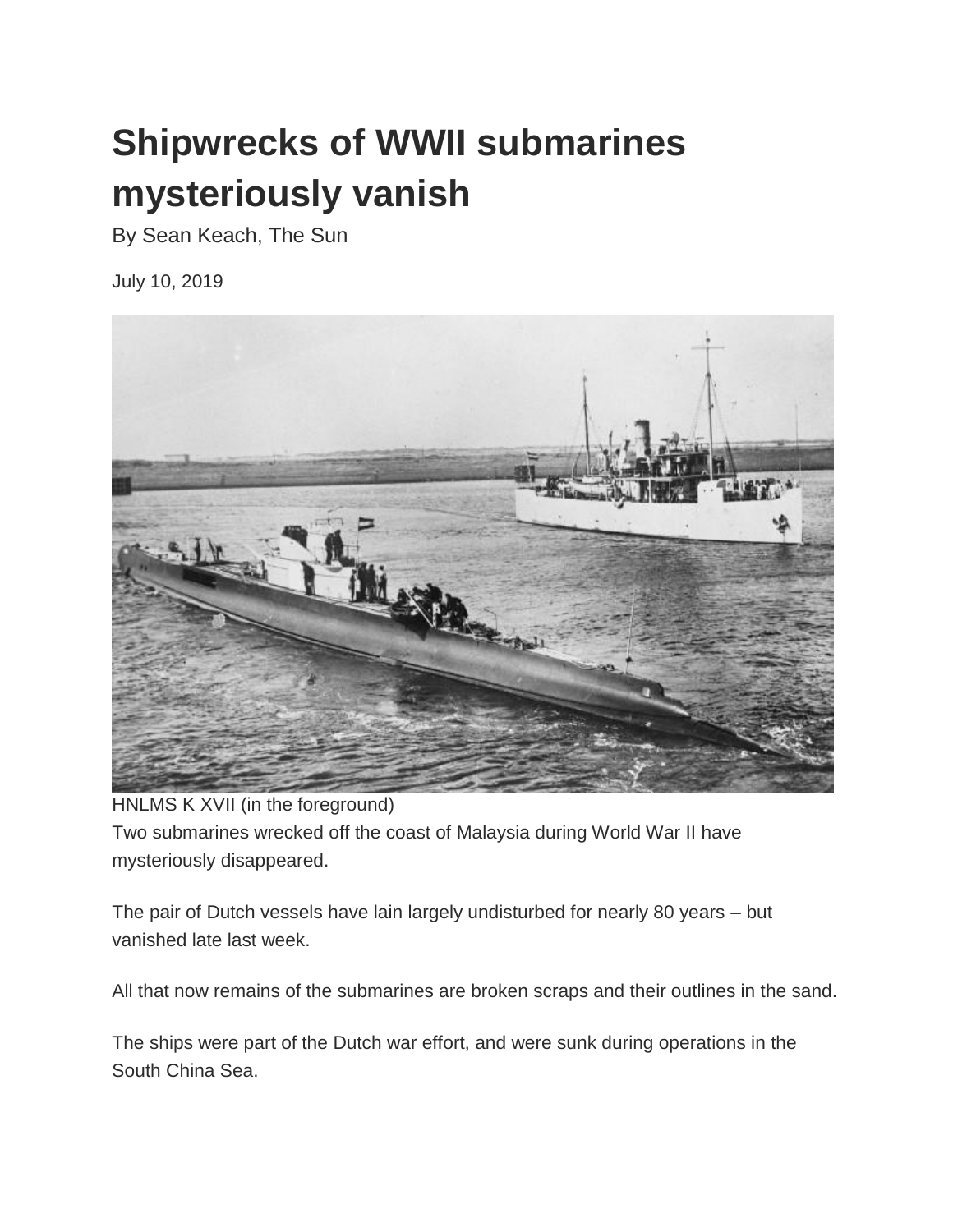Both the K XVII and the O 16 submarines sailed right into a Japanese line of mines, killing almost all crew members on board.

The boats were left as ocean graves, and contained the remains of the 77 crewmen – all of which are now missing.

Researchers have now verified that the submarines have vanished, and suspect their remains were salvaged by looters.

Jet Bussemaker, the granddaughter of Anton Bussemaker who commanded and died on the O 16 ship aged 41, described the news as "very sad."

"It is shocking to all the relatives, but at the same time it does not surprise me at all," said Bussemaker, who also previously served as a minister for veterans. As a minister, I had to report to the chamber that three other warships had disappeared from Indonesian waters," she said.

"There were already indications at that time that the O 16 had been tampered with."

She added that she felt frustration that "where we have found graves, often after the great efforts of those involved, we are unable to save these places as war graves".

Bussemaker went on: "I am now also just a surviving relative.

"This is very bad. It gives no rest this way. That boat was the grave."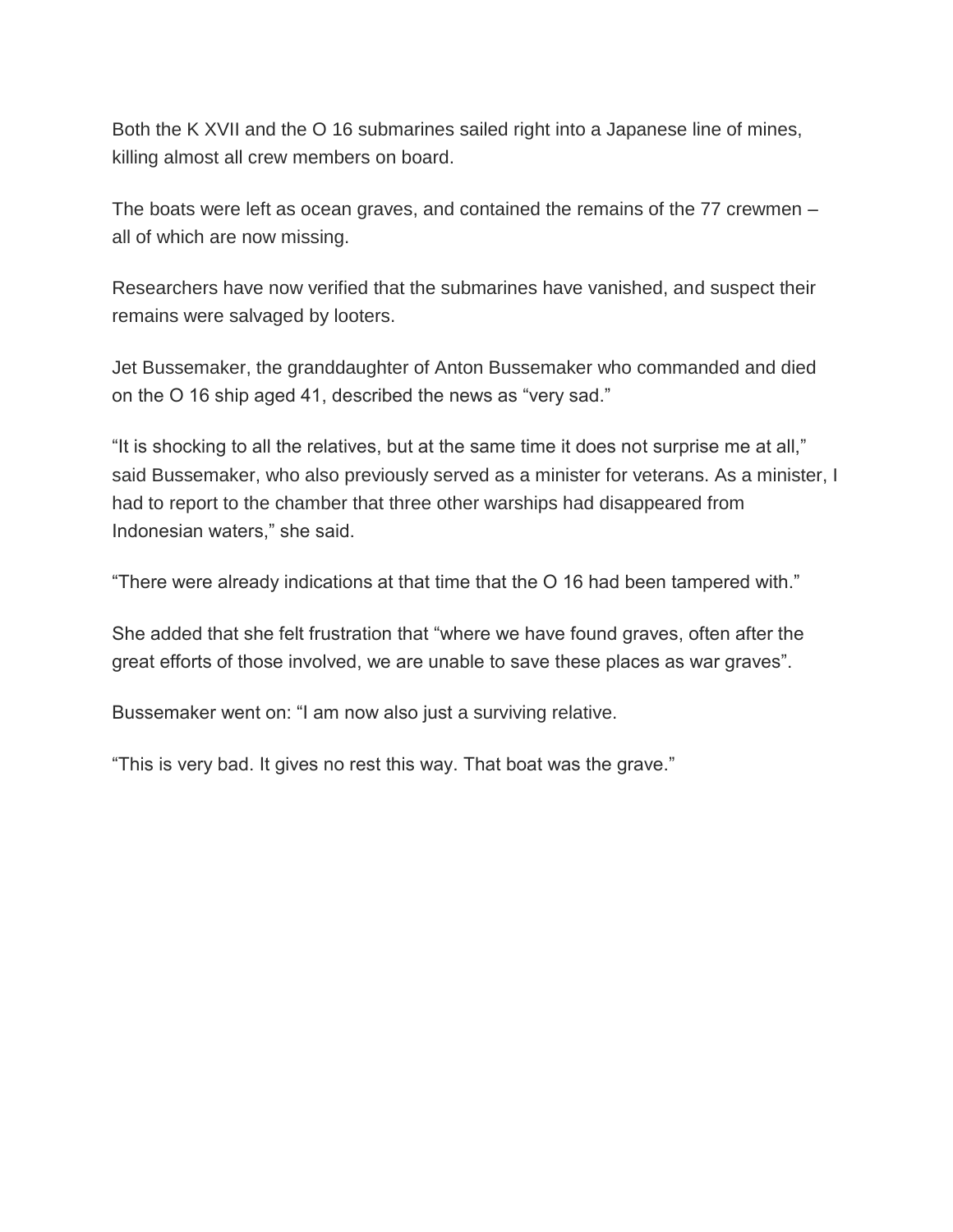

Old ships might sound worthless, but looting WW2 vessels can be big business.

A special report by The Guardian published in 2017 revealed that "even poor quality steel can bring in about \$1,249,575 a ship".

That's not to mention other valuable types of metal available from wrecks, including copper cables and phosphor bronze propellers.

The seafloor around Indonesia, Malaysia and Singapore is littered with more than 100 shipwrecks from World War 2.

That makes it a prime spot for salvagers hoping to make quick cash off long-forgotten vessels.

But salvagers aren't interested in the bodies on board – making the looting operation more tragic.

Reports suggest that the remains of sailors who died aboard British and Dutch warships in the Java Sea have been dumped in anonymous mass graves.